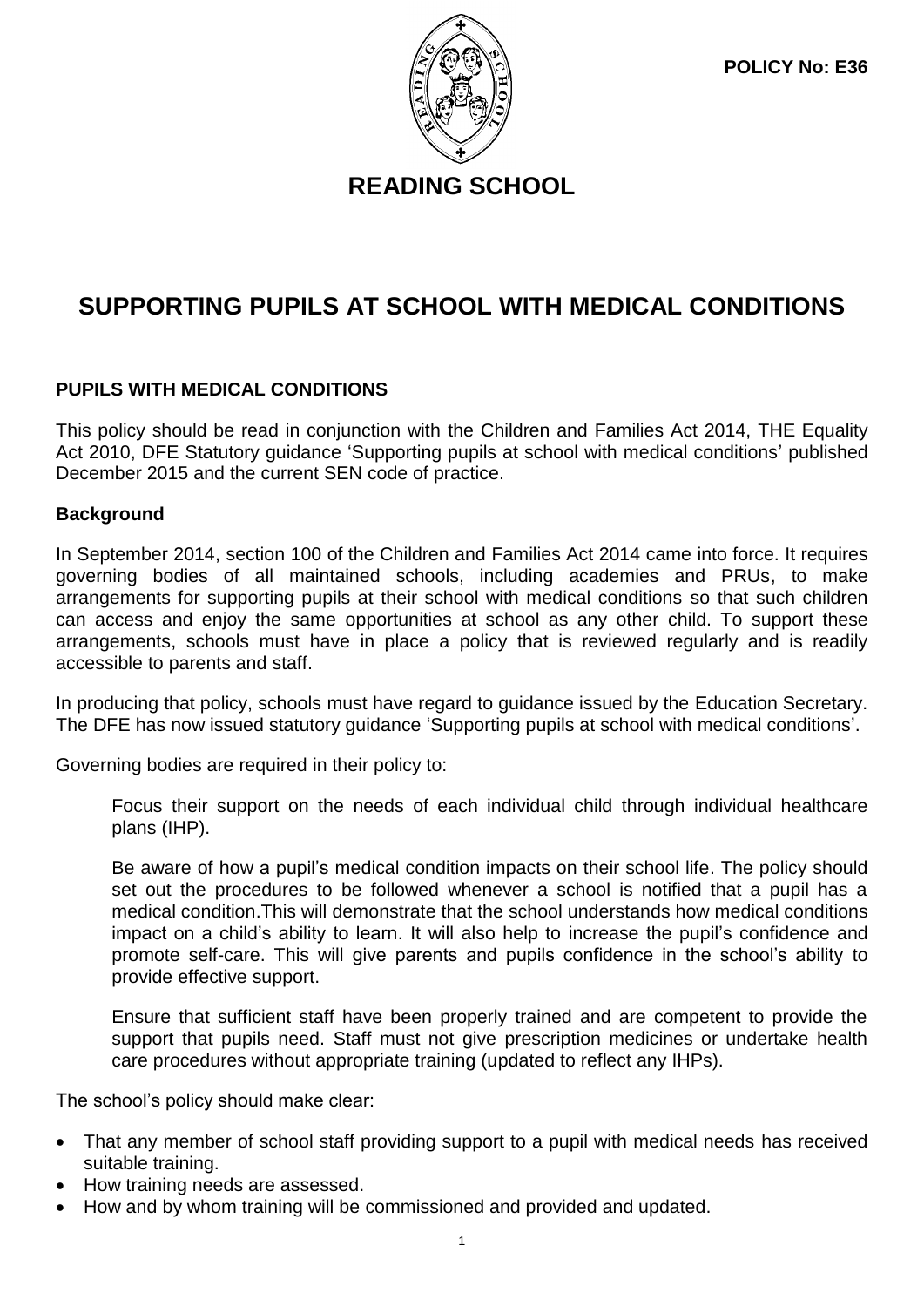- How staff will be supported in carrying out their role to support pupils with medical conditions.
- How their roles will be reviewed.
- Explain the role of IHPs, the roles and responsibilities of all those involved in their development, implementation and review.
- Ensure that individuals involved in the arrangements made to support pupils at school with medical conditions are aware of their own roles and responsibilities.
- Ensure that their arrangements are clear and unambiguous about the need to support actively pupils with medical conditions to participate in school trips and visits, or in sporting activities, and not prevent them from doing so.
- Outline the arrangements for children who are competent to manage their own health needs and medicines, and the procedures to be followed for managing medicines.
- Ensure that written records are kept of all medicines administered to children.
- Set out what should happen in an emergency situation.
- Ensure that insurance for all staff is in place and appropriately reflects the level of risk.
- Ensure that the school's policy is explicit about what practice is not acceptable.
- Explain how complaints concerning the support provided to pupils with medical conditions may be made and will be handled.

No child with a medical condition should be denied admission to a school because arrangements for their medical condition have not been made. However, governing bodies should ensure that pupils' health is not put at unnecessary risk and thus are not obliged to accept a child in school where it would be detrimental to the health of that child or others.

Ofsted's inspection framework emphasises the need to meet the needs of disabled children and pupils with SEN, and to consider the quality of teaching and progress made by these pupils. Inspectors are briefed to consider the needs of pupils with chronic or long-term medical conditions alongside these groups and to report on how well their needs are being met. Schools are therefore expected to have a policy dealing with medical needs and to be able to demonstrate that this is implemented effectively.

# Policy approved by EXPC Committee of the Governing Body, 4<sup>th</sup> October 2021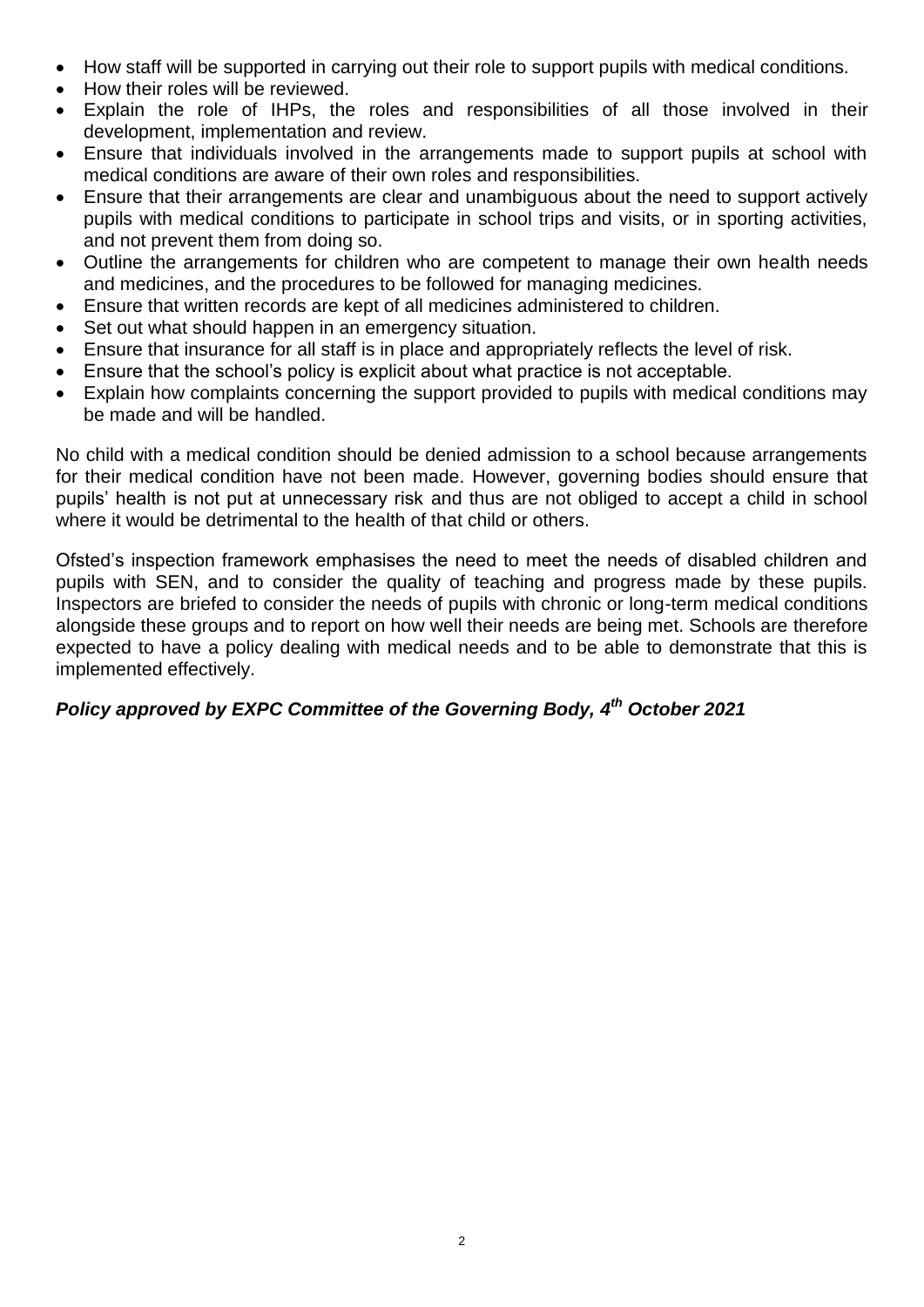# **PUPILS WITH MEDICAL CONDITIONS POLICY**

#### **Introduction**

At Reading School we believe that pupils with medical conditions should be supported, as best we can, to play an active role in school life, enjoy the same opportunities as any other pupil and have full access to all aspects of education. In some cases this will require flexibility and involve, for example, programmes of study that rely on part time attendance at school in combination with alternative provisions arranged by the local authority. The governing body has arrangements in place to see that this is achieved. It is important that parents feel confident that the school will provide effective support for their child's medical condition and that pupils themselves feel safe. For these reasons, the school will liaise with health and social care professionals, pupils and their parents to achieve this.

#### **Objectives and targets**

The purpose of this policy is to explain how Reading School implements its procedures on dealing with pupils who have medical conditions, in line with government requirements, with a view that all pupils will receive the best education possible for them, despite any medical conditions that they may have to contend with.

#### **Action plan**

The school's governing body is ultimately responsible for the implementation of this policy. The headmaster is in charge on a day-to-day basis and named individuals are responsible for the provision of support to individual pupils with medical conditions

#### **The role of the headmaster**

The headmaster will ensure that:

- Sufficient staff are suitably trained and available to implement the policy.
- All staff are aware of the policy and their role in implementing it. Relevant staff will be made aware of any child with a medical condition.
- Cover arrangements are in place in case of staff absence, staff turnover and in emergency and contingency situations, to ensure someone is always available.
- Any supply teachers are aware of the medical condition where appropriate.
- Staff are appropriately insured and are aware that they are insured to support pupils with medical conditions.
- The Day First Aider is aware of any child who has a medical condition that may require support at school, and is also aware of any child with a medical condition who has not yet had a formal diagnosis. Where relevant, other staff members including the SENDCO, form tutors and other teachers should be informed
- Risk assessments for school visits, holidays, and other school activities outside of the normal timetable include consideration for any child with a medical condition.
- Individual healthcare plans (IHPs) are initiated, monitored and reviewed at least annually.
- The focus of support is on the needs of each individual child and how their medical condition impacts on their school life.

Consideration is given as to how children will be reintegrated back into school after periods of absence due to their medical condition.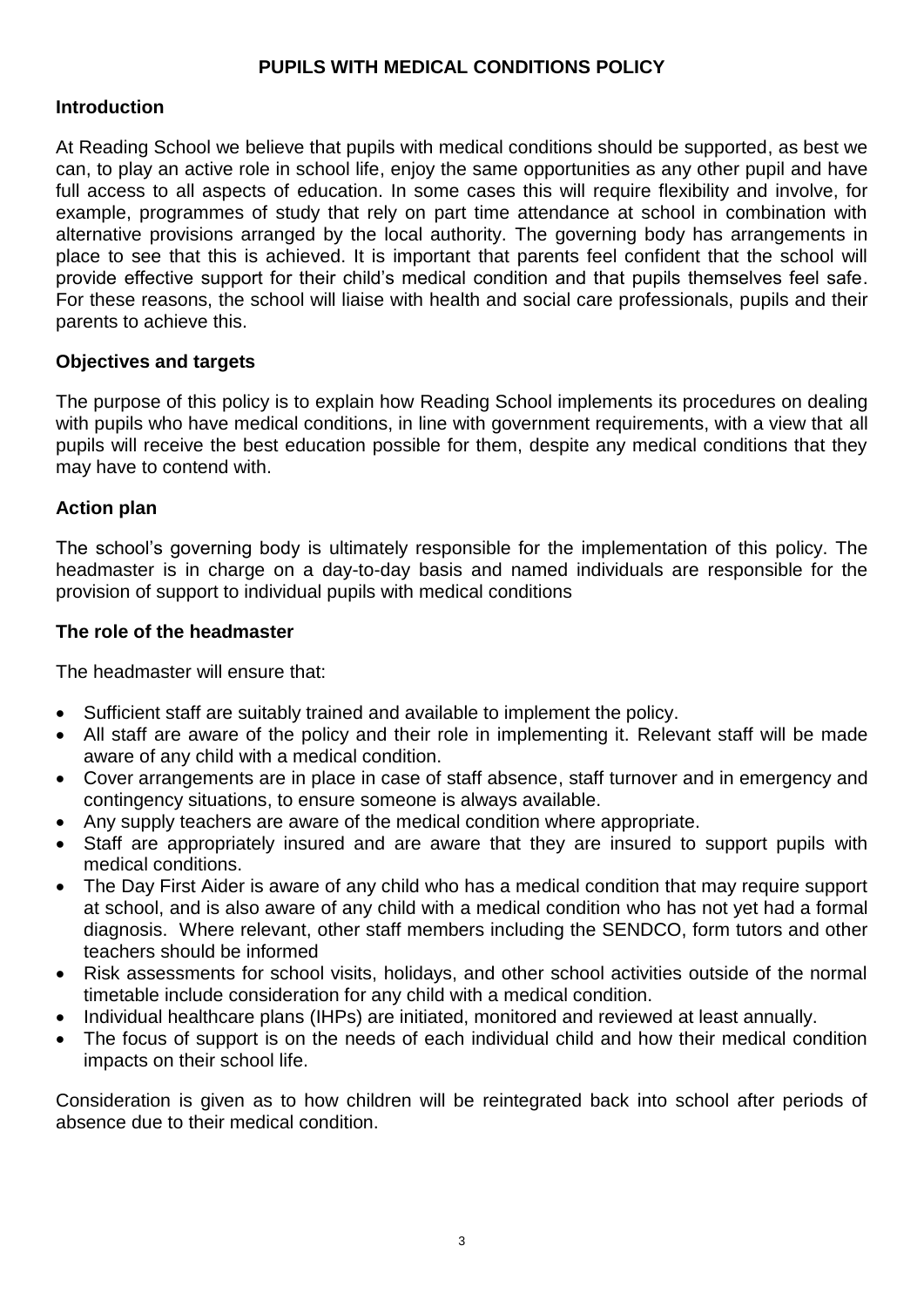### **The role of school staff**

Any member of staff may be asked to provide support to pupils with medical conditions. Administering medicines is not part of teachers' professional duties but they are expected to take into account the needs of pupils with medical conditions that they teach. All school staff will receive sufficient and suitable training and achieve the necessary level of competency before they take on responsibility to support children with medical conditions. Any member of school staff should know what to do, and respond accordingly, when they become aware that a pupil with a medical condition needs help.

### **The role of the Day First Aider**

Reading School employs a Day First Aider and also has access to the school nursing service which is responsible for notifying the school when a child has already been identified as having a medical condition which will require support in school. Wherever possible, this will be done before the child starts at the school. The school nursing service willliaise between medical practitioners and school staff on implementing a child's IHP and provide advice and training.

# **The role of other healthcare professionals, including GPs and paediatricians**

Healthcare professionals should liaise with the school nursing service when a child has been identified as having a medical condition that will require support at school. That service will then liaise with the Reading School Day First Aider and may be involved in drawing up IHPs. Specialist local health teams are also available to provide support for children with particular conditions (e.g. asthma, diabetes).

# **The role of the individual pupil**

Pupils with medical conditions will be fully involved in discussions about their medical support needs and expected to comply with their IHP.

After discussion with parents, children who are competent are encouraged to take responsibility for managing their own medicines and procedures and this will be reflected within their IHP. Wherever possible, children will be allowed to carry their own medicines and relevant devices or will be able to access their medicines for self-medication quickly and easily. Children who can take their medicines themselves or manage procedures may require an appropriate level of supervision.

If it is not appropriate for a child to self-manage, then relevant staff will help to administer medicines and manage procedures for them. If a child refuses to take medicine or carry out a necessary procedure, staff will not force them to do so, but follow the procedure agreed in the IHP. Parents will be informed so that alternative options can be considered.

#### **The role of the parents**

Parents are expected to provide the school with sufficient and up-to-date information about their child's medical needs. Parents are key partners and will be involved in the drafting, development and review of their child's IHP. They are expected to carry out any action they have agreed to as part of its implementation, e.g. provide medicines and equipment, and must ensure they or another nominated adult are contactable at all times.

#### **The role of the local authority**

Local authorities (LAs) provide school nurses for maintained schools and academies. The LA provides support, advice and guidance, including suitable training for school staff, to ensure that the support specified within IHPs can be delivered effectively. The LA works with Reading School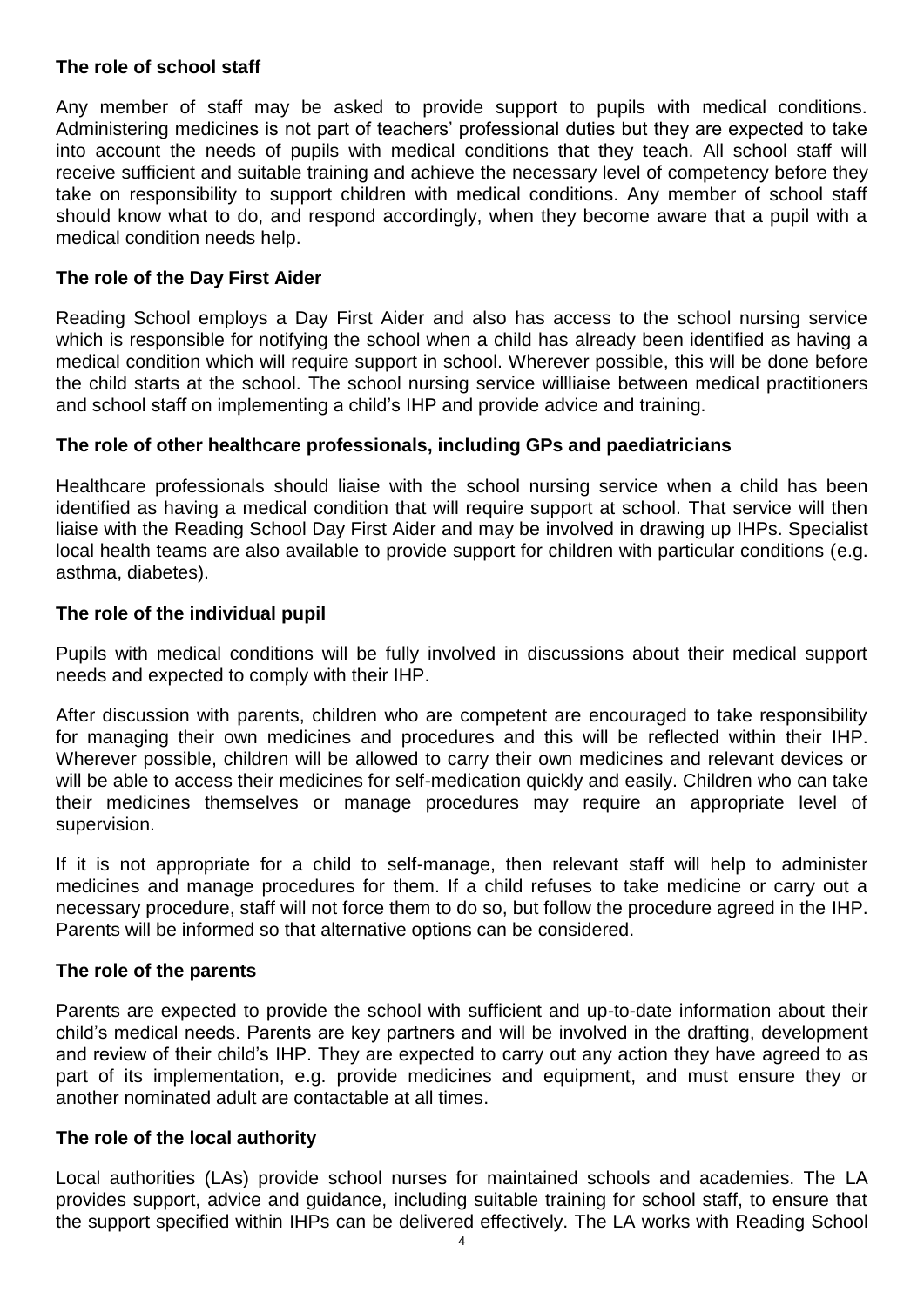to support pupils with medical conditions to attend full time but has a duty to make other arrangements when it is clear that a child will be away from schools for 15 days or more because of health needs (whether consecutive or cumulative across the school year).

# **Procedure to be followed when notification is received that a pupil has a medical condition**

Where possible the school will not wait for a formal diagnosis before providing support to a pupil with medical needs. Support will be provided based on the available medical evidence and after consultation with parents.

For children starting at Reading School, arrangements should be in place in time for the start of the relevant school term. In other cases, such as a new diagnosis or changed circumstances, every effort will be made to ensure that arrangements are put in place within two weeks. For children moving on to another school, relevant information will be passed to the new school as soon as possible.

# **Individual healthcare plans (IHPs)**

Many pupils with medical conditions will require an IHP which will help to ensure that each pupil's medical conditions are supported. The school, healthcare professionals and parents will agree, based on evidence, when a healthcare plan would be inappropriate or disproportionate. If consensus cannot be reached, the headmaster will take a final view.

- IHPs may be initiated, in consultation with the parent, by a member of school staff or a healthcare professional involved in providing care to the child. Those involved will agree who will take the lead in writing the plan, but responsibility for ensuring it is finalised and implemented rests with the school.
- IHPs will be developed with the child's best interests in mind
- IHPs will ensure that the school assesses and manages risks to the child's education, health and social well-being and minimise disruption
- IHPs will be drawn up in partnership between the school, parents, and a named relevant healthcare professional who can best advise on the particular needs of the child. Pupils will also be involved whenever appropriate.
- When a child is returning to school following a period of hospital education or alternative provision (including home tuition) the school will work to ensure that the IHP identifies the support the child will need to reintegrate effectively
- The IHP will state the steps which the school will take to help the child manage their condition and overcome any potential barriers to getting the most from their education. The format of IHPs will vary to enable the school to choose what is most effective for the specific needs of each pupil, and the level of detail within plans will depend on the complexity of the child's condition and the degree of support needed. However, all will contain the following information:
	- The medical condition, its triggers, signs, symptoms and treatments.
	- The pupil's resulting needs, including medication (dose, side-effects and storage) and other treatments, time, facilities, equipment, testing, access to food and drink (where this is used to manage their condition), dietary requirements and environmental issues( e.g. crowded corridors), travel time between lessons.
	- Specific support for the pupil's educational, social and emotional needs  $-$  e.g. how absences will be managed, requirements for extra time to complete exams, use of rest periods or additional support in catching up with lessons, counselling sessions.
	- Level of support needed including in emergencies. If a child is self-managing their medication this will be clearly stated with appropriate arrangements for monitoring.
	- Who will provide this support, their training needs, and expectations of their role and confirmation of proficiency to provide support for the child's medical condition from a healthcare professional.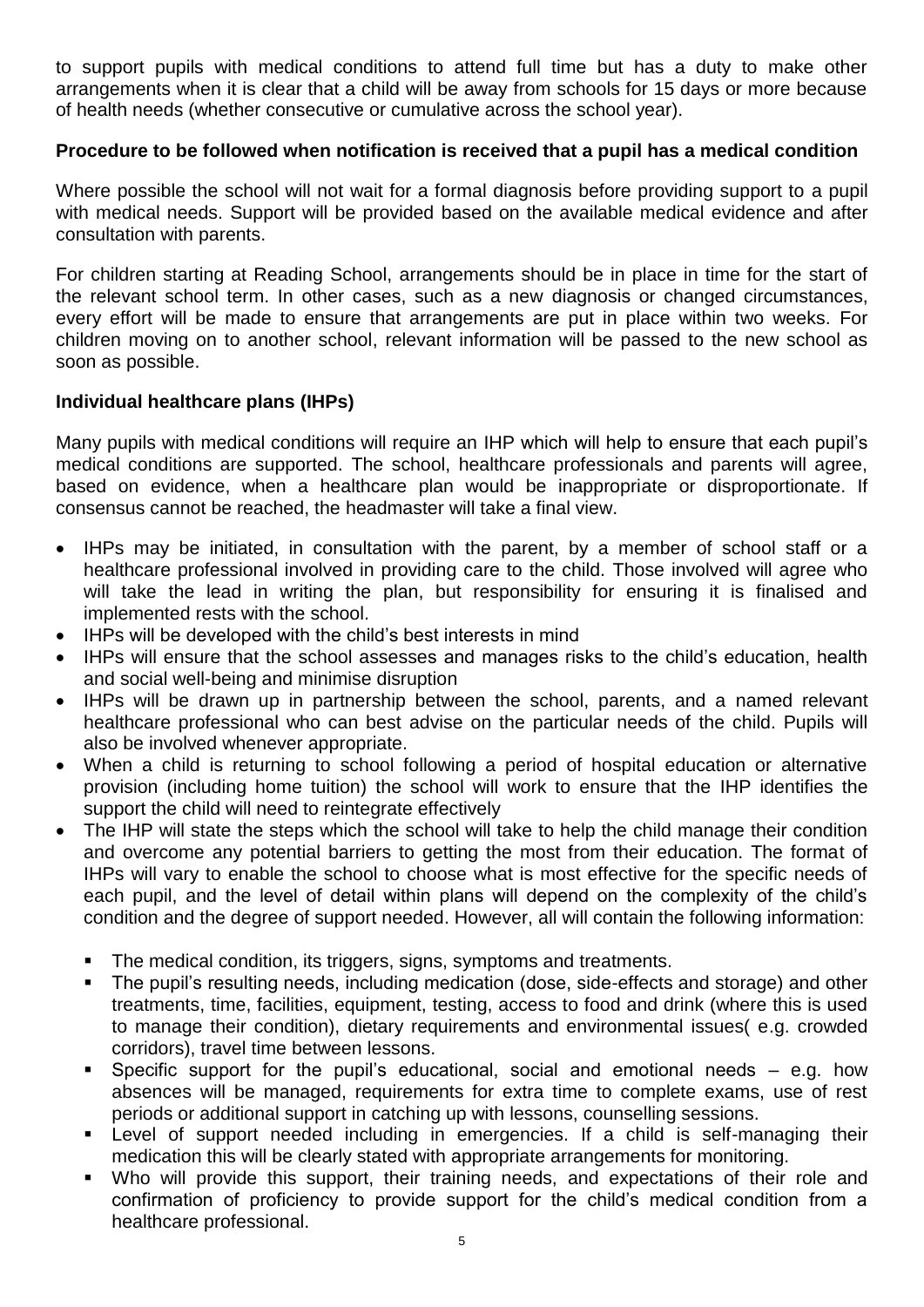- Cover arrangements for when the usual support person is unavailable.
- Who in the school needs to be aware of the child's condition and the support required.
- Arrangements for written permission from parents and the headmaster for medication to be administered by a member of staff, or self-administered by the pupil during school hours. Parents will have a copy of the procedures to be followed when administering medicines.
- Separate arrangements or procedures required for school trips or other school activities outside of the normal school timetable that will ensure the child can participate, e.g. risk assessments.
- Where confidentiality issues are raised by the parent/child, the designated individuals to be entrusted with information about the child's condition.
- What to do in an emergency, including whom to contact, and contingency arrangements. (Some children may have an emergency healthcare plan prepared by their lead clinician that could be used to inform development of their IHP).
- IHPs will be easily accessible to all who need to refer to them while preserving confidentiality.
- Where a child has SEN but does not have a statement or education, health and care (EHC) plan, their SEN needs will be mentioned in their IHP.
- Plans will be reviewed at least annually or earlier if evidence is presented that the child's needs have changed.
- A flow chart for identifying and agreeing the support a child needs and developing an IHP is provided at appendix A. A template for a pupil's healthcare plan is provided at appendix B.

# **Staff training**

Periodical training is undertaken so that all staff are aware of the school's policy for supporting pupils with medical conditions and their role in implementing that policy and to keep them up-todate with procedures to be followed. New staff will receive training through their induction process.T he named relevant healthcare professional advises the school on training that will help ensure that all medical conditions affecting pupils in the school are understood fully. This includes preventative and emergency measures so that staff can recognise and act quickly when a problem occurs.

During the development or review of IHPs suitable training requirements for staff who will be involved with the individual pupil will be discussed. The relevant healthcare professional will normally lead on identifying, and agreeing with the school, the type and level of training required, and how this can be obtained. Once trained, the healthcare professional will provide confirmation of the proficiency of staff in a medical procedure, or in providing medication.

The family of a child will be able to provide relevant information to school staff about how their child's needs can be met, and parents will be asked for their views. However, they will not be the sole trainer.

# **Managing medicines in the school**

Details of how the school manages medicines in school can be found in the school's policy on administration of medicines. Medicines are carefully labelled and stored. Access is readily available when the need arises. The school ensures that written records are kept of all medicines administered to children, and parents are informed if their child has been unwell at school.

# **School trips and sports activities**

At Reading School pupils with medical conditions are encouraged to participate in school trips and visits, or in sporting activities, and will not be prevented from doing so wherever possible. Teachers will be aware of how a child's medical condition will impact on their participation. A risk assessment will be undertaken so that planning arrangements with any reasonable adjustments,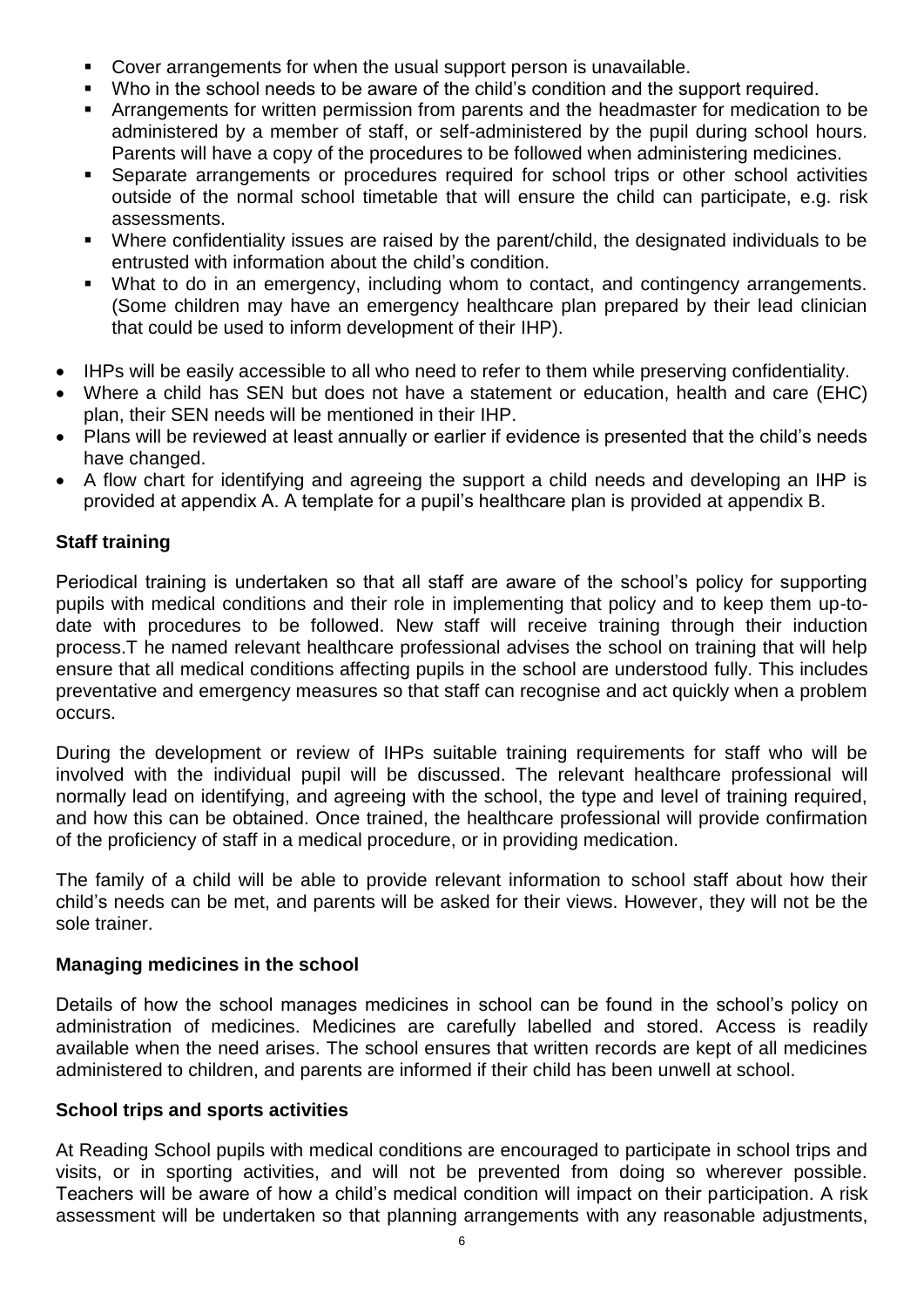take account of any steps needed to allow all children to participate according to their own abilities. Parents and pupils will be consulted and advice taken from the relevant healthcare professional to ensure that pupils can participate safely, if at all.

#### **Emergency situations**

Where a child has an IHP, it will clearly define what constitutes an emergency and explain what to do, including ensuring that all relevant staff are aware of emergency symptoms and procedures.

If a child needs to be taken to hospital, staff will stay with the child until the parent arrives, or, if an ambulance needs to be called, will accompany the child to hospital and stay until a parent arrives there.

#### **Unacceptable practice**

It is considered as unacceptable to:

- Prevent children from easily accessing their inhalers and medication and from administering their medication when and where necessary.
- Assume that every child with the same condition requires the same treatment.
- Ignore the views of the child or their parents; or ignore medical evidence or opinion, (although this may be challenged).
- Send children with medical conditions home frequently or prevent them from staying for normal school activities, including lunch, unless this is specified in their IHP.
- Send a child with a medical condition to the school office or medical room without being accompanied, or with someone unsuitable.
- Penalise children for their attendance record if their absences are related to their medical condition e.g. hospital appointments.
- Prevent pupils from drinking, eating or taking toilet or other breaks whenever they need to in order to manage their medical condition effectively.
- Require parents, or otherwise make them feel obliged, to attend school to administer medication or provide medical support to their child, including with toileting issues. (No parent should have to give up working because the school is failing to support their child's medical needs).
- Prevent children from participating, or create unnecessary barriers to children participating in any aspect of school life, including school trips.

Staff may face disciplinary action if any such instances are brought to the attention of the headmaster.

#### **Complaints**

If parents or pupils are dissatisfied with the support provided they should discuss their concerns informally with the appropriate member of staff (this would be the Form Tutor in the first instance).If, however, this does not resolve the situation then they should make a formal complaint using the school's complaints procedure.

#### **Monitoring and evaluation**

The policy will be monitored by the headmaster and governors for its effectiveness in implementation, and evaluated and reviewed at least annually, or sooner in the light of any incidents that may occur or any changes to legislation.

**Reviewing: n**ext review: October 2023